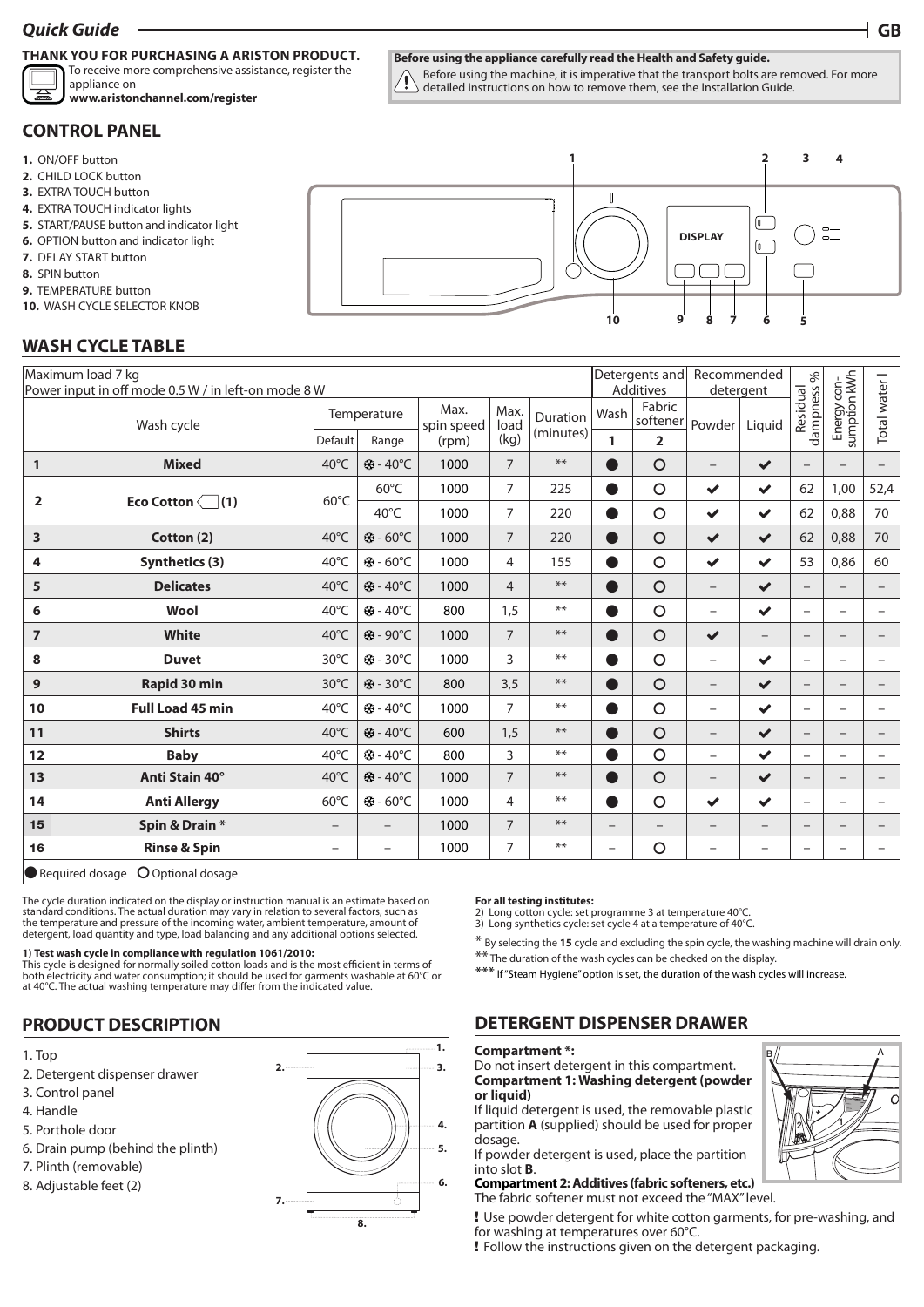# **WASH CYCLES**

*Follow the instructions on the symbols of the garment's wash care label. The value indicated in the symbol is the maximum recommended temperature for washing the garment.*



#### **Mixed** For washing lightly to normally soiled resistant garments in cotton, linen, synthetic fibres and mixed fibres.

### **Eco Cotton**

Suitable for washing moderately soiled cotton garments. At 40°C and 60°C it is the standard cycle for washing cotton garments, and is the most efficient in terms of combined water and electricity consumption. **Cotton**

Suitable for washing towels, underwear, table cloths, etc. made of resistant linen and cotton that are moderately to heavily soiled. **Synthetics**

Suitable for washing moderately soiled garments made of synthetic fibres (e.g. polyester, polyacrylic, viscose, etc.) or mixed synthetic-cotton fibres. **Delicates**

Suitable for washing lightly soiled garments made of synthetic fibres (e.g. polyester, polyacrylic, viscose, etc.) or mixed synthetic-cotton fibres. **Wool -** *Woolmark Apparel Care - Green:*

The "Wool" wash cycle is approved by the Woolmark Company for washing wool garments classified as "hand-washable", provided that the wash complies with the instructions appearing on the garment's label and with those provided by the manufacturer of this washing machine.



#### **White**

For heavily soiled whites and resistant colours.

### **Duvet**

Suitable for washing clothing padded with goose down, such as single duvets (weighing under 3 kg), cushions or down jackets. Duvets should be loaded into the drum with their edges folded inwards and no more than ¾ of the total drum volume should be used up. For best results, it is advisable to use liquid detergent to be poured into the detergent drawer.

### **Rapid 30 min**

For washing lightly soiled garments in a short time. Not suitable for wool, silk and garments to be washed by hand.

### **Full Load 45 min**

Suitable for washing a full load of cotton clothes moderately soiled in 45 minutes.

#### **Shirts**

Use the special wash cycle to wash shirts in different fabrics and colours to guarantee they receive the best possible care.

#### **Baby**

Use the special wash cycle to remove the soiling typically caused by babies, while removing all traces of detergent from nappies in order to prevent the delicate skin of babies from suffering allergic reactions. The cycle has been designed to reduce the amount of bacteria by using a greater quantity of water and optimising the effect of special disinfecting additives added to the detergent.

### **Anti Stain 40°**

the programme is suitable to heavily-soiled garments with resistant colours. It ensures a washing class that is higher than the standard class (A class). When running the programme, do not mix garments of different colours. We recommend the use of powder detergent. Pre-treatment with special additives is recommended if there are particularly obstinate stains.

### **Anti Allergy**

Suitable for removing major allergens such as pollen, mites and cat or dog hair.

### **Spin & Drain**

Spins the load then empties the water. For resilient garments. If you exclude the spin cycle, the machine will drain only.

**Rinse & Spin**

Rinses and then spins. For resilient garments.

### **DISPLAY**

The display is useful when programming the washing machine and provides plenty of information.



The duration of the available wash cycles and the remaining time of a running cycle appear (the display will show the maximum duration of the cycle chosen, which may decrease after several minutes, since the effective duration of the programme varies depending on the wash load and the settings chosen); if the DELAY START option has been set, the countdown to the start of the selected wash cycle will appear.

Pressing the corresponding button allows you to view the maximum spin speed and temperature values attained by the machine during the set wash cycle, or the values selected most recently, if these are compatible with the set wash cycle.

### **Locked door indicator**

When lit, the symbol indicates that the door is locked. To prevent any damage, wait until the symbol turns off before opening the door. To open the door while a cycle is in progress, press the START/PAUSE button  $\bigcup$  if the  $\bigcap$  symbol is off, the door can be opened.

### **FIRST-TIME USE**

Once the appliance has been installed, and before it is used for the first time, run a wash cycle with a very little detergent and no laundry, by setting the "Auto-Clean" cycle. (see "CARE AND MAINTENANCE")

### **DAILY USE**

Prepare the laundry by following the suggestions appearing under the "TIPS AND SUGGESTIONS" section.

- Press the ON/OFF button  $\circlearrowleft$ ; the indicator light relative to START/PAUSE  $\triangleright$  [] will flash slowly green.

Open the door. Load the laundry while making sure not to exceed the maximum load quantity indicated in the wash cycle table.

- Pull out the detergent dispenser drawer and pour the detergent into the relevant compartments, as described in the "DETERGENT DISPENSER DRAWER" section.

- Close the door.

- The machine automatically displays the maximum temperature and spin speed values for the selected cycle, or the most recently used settings if they are compatible with the selected cycle. Pressing the  ${}^{\circ}\!C_{\text{}}^{\text{}}\equiv$  button gradually reduces the temperature down to the cold wash "OFF" setting. Pressing the  $\mathbb O$  button gradually reduces the spin speed until it is completely excluded ("OFF" setting). Pressing the buttons further restores the maximum allowed values for the selected cycle.

- Select the desired wash cycle.

- Select the desired options.

- Press the START/PAUSE DII button to start the wash cycle; the relative indicator light will light up steady green and the door will lock  $\left(\bigcap_{i=1}^{\infty}$  symbol on).

## **PAUSING A CYCLE**

To pause the wash cycle, press the START/PAUSE [> []] button again; the indicator light will flash amber. To start the wash cycle from the point at which it was interrupted, press the START/PAUSE  $\bigcirc$  ll button again.

## **OPENING THE DOOR, IF NECESSARY**

Once a cycle starts, the  $\Box$  symbol turns on to signal that the door cannot be opened. While a wash cycle is running, the door remains locked. To open the door while a cycle is under way, for example, to add or remove garments, press the START/PAUSE DILbutton to pause the cycle; the indicator light will flash amber. If the  $\left| \cdot \right|$  symbol is not lit, the door may be opened. Press the START/PAUSE [Sequetion again to continue the cycle.

# **CHANGING A RUNNING WASH CYCLE**

To change a wash cycle while it is in progress, pause the washing machine using the START/PAUSE  $\triangleright$  []] button (the relative indicator light will flash amber), then select the desired cycle and press the START/PAUSE Dill button again. ! To cancel a cycle that has already begun, press and hold the ON/OFF ( button. The cycle will be stopped and the machine will switch off.

## **AT THE END OF THE WASH CYCLE**

This will be indicated by the word "END" on the display; when the  $\left\lceil \cdot \right\rceil$  symbol switches off, the door may be opened. Open the door, unload the laundry and switch off the machine. If you do not press ON/OFF (<sup>1</sup>) button, the washing machine will switch off automatically after about a half of an hour.

## **OPTIONS**

- If the selected option is not compatible with the set wash cycle, the indicator light will flash and the option will not be activated.

### **Extra Rinse**

Selecting this option allows for enhancing rinsing efficiency and fully removing the detergent. It is particularly useful for sensitive skin.

### EXTRA TOUCH **Extra Touch**

After pushing the button for the 1st time, option "Rapid Option"  $\mathcal{L}(\mathcal{V})$  is selected and the cycle duration will be reduced.

After pushing the button for the 2nd time, option "Steam Hygiene" enhances washing performance by generating steam during the wash cycle to remove any bacteria from the fibres, which are treated at the same time. ! The steam generated during the operation of the washing machine may cause the porthole door to become hazy.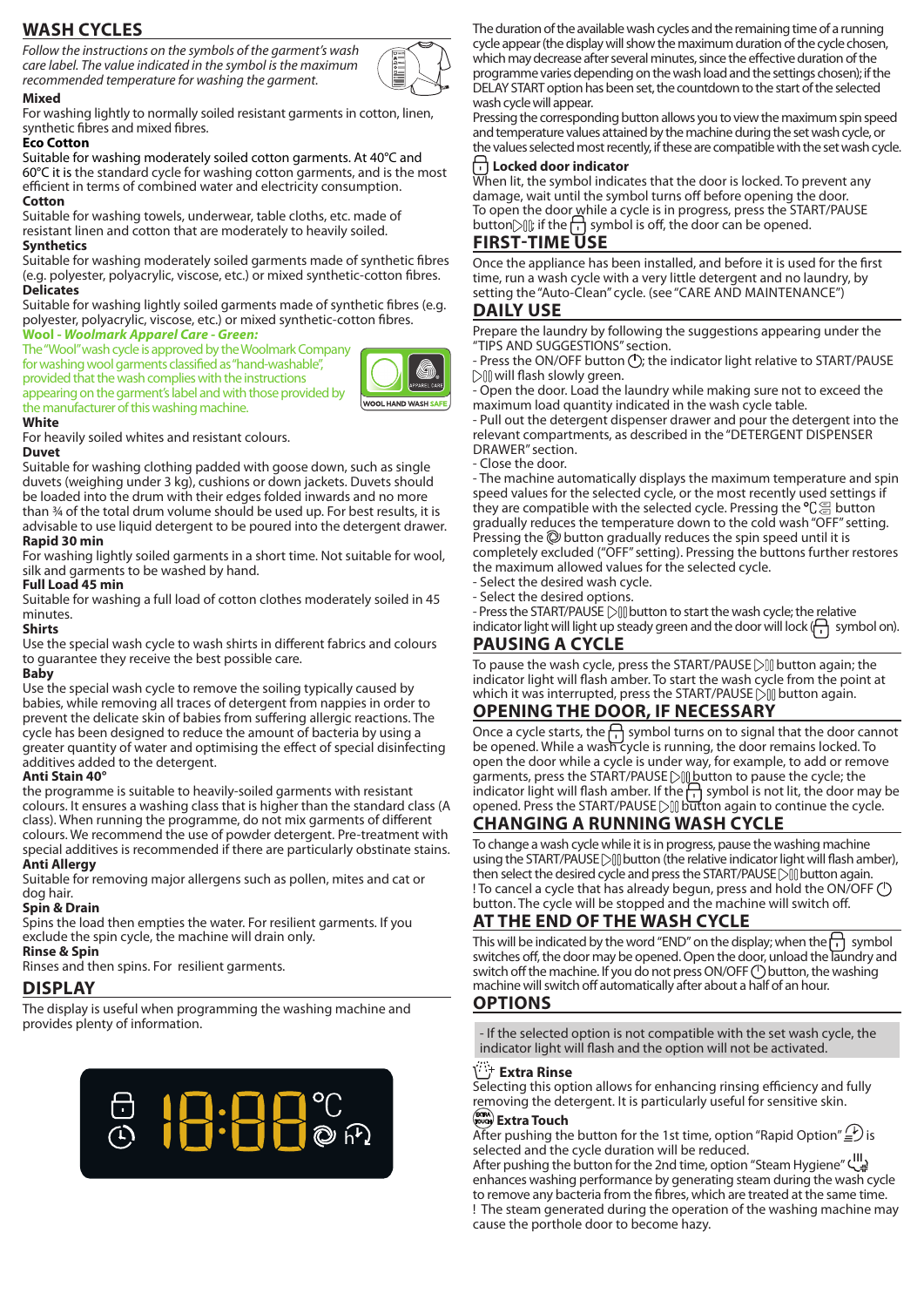## **Delay**

To set a delayed start for the selected cycle, press the corresponding button repeatedly until the desired delay period is reached. When this option has been activated, the  $\widehat{h}$  symbol lights up on the display. To remove the delayed start setting, press the button until "OFF" appears on the display.

### 60° 40° **Temperature**

Each wash cycle has a pre-defined temperature. To modify the temperature, press the  $\,{}^{\mathsf{o}}\!{\mathsf{C}}_{\mathscr{C}\!\mathscr{C}}^{\mathscr{C}\!\mathscr{C}}$  button. The value will appear on the display. **Spin**

Each wash cycle has a pre-defined spin speed. To modify the spin speed, press the  $\odot$  button. The value will appear on the display.

### **C<sub>HILD</sub> LOCK**

To activate the control panel lock, press and hold the **control** for approximately 2 seconds. When the  $\leftarrow$  symbol is lit, the control panel is locked (except for the ON/OFF () button). This will prevent accidental modifications to wash cycles, especially when children are at home. To deactivate the control panel lock, press and hold the **c**outton for approximately 2 seconds.

# **TIPS AND SUGGESTIONS**

### **Divide the laundry according to:**

Type of fabric (cotton, mixed fibres, synthetics, wool, garments to be hand-washed). Colour (separate coloured garments from whites, wash new coloured garments separately). Delicates (small garments – such as nylon stockings – and items with hooks – such as bras: insert them in a fabric bag).

## **Empty the pockets:**

Objects such as coins or lighters can damage the washing machine and the drum. Check all buttons.

# **CARE AND MAINTENANCE**

*Before performing cleaning and maintenance, switch the washing machine off and disconnect it from the mains power. Do not use flammable liquids to clean the washing machine.*

### **Cutting off the water and electricity supplies**

Close the water tap after every wash. This will limit wear on the hydraulic system inside the washing machine and help to prevent leaks. Unplug the washing machine when cleaning it and during all maintenance work.

### **Cleaning the washing machine**

The outer parts and rubber components of the appliance can be cleaned using a soft cloth soaked in lukewarm soapy water. Do not use solvents or abrasives.

The washing machine has a **"Auto-Clean"** cycle for its internal parts; it must be run without any load in the drum.

To optimise this cycle, it is possible to use either detergent (10% of the quantity specified for lightly soiled garments) or special additives to clean the washing machine. We recommend running a cleaning cycle every 40 wash cycles.

To start the programme, close the door, turn the machine ON and press button  $\binom{n}{i}$  for 5 seconds.

The cycle will start automatically and will run for about 70 minutes. To stop the cycle, press the START/PAUSE  $\text{Diff}$  button.

### **Cleaning the detergent dispenser drawer**

Remove the dispenser drawer by lifting and pulling it outwards. Wash it under running water; this procedure should be effected regularly.

#### **Caring for the door and drum**

Always leave the porthole door ajar in order to prevent unpleasant odours from forming.

#### **Cleaning the pump**

The washing machine is fitted with a self-cleaning pump that does not require any maintenance. Small items (such as coins or buttons) may sometimes fall into the protective pre-chamber situated at the base of the pump.

! Make sure that the wash cycle has ended and unplug the appliance. To access the pre-chamber:

1. remove the covering panel on the front side of the machine by inserting a screwdriver in the centre and sides of the panel and using it as a lever; 2. loosen the drainage pump cover by turning it anti-clockwise: it is normal for some water to leak out;

3. clean the inside thoroughly;

4. screw the cover back on;

5. put the panel back in place, making sure the hooks slot in place before pushing the panel onto the appliance.

### **Checking the water inlet hose**

Check the water inlet hose at least once a year. If it is cracked or broken, it must be replaced: during wash cycles, the high pressure of the water could suddenly split the hose open.

! Never use hoses that have already been used.

# **LOAD BALANCING SYSTEM**

Before every spin cycle, to avoid excessive vibrations before every spin and to distribute the load in a uniform manner, the drum rotates continuously at a speed which is slightly greater than the washing rotation speed. If, after several attempts, the load is not balanced correctly, the machine spins at a reduced spin speed. If the load is excessively unbalanced, the washing machine performs the distribution process instead of spinning. To encourage improved load distribution and balance, we recommend small and large garments are mixed in the load.

### **ACCESSORIES**

*Contact our Technical Assistance Service to check whether the following accessories are available for this washing machine model.*

#### *Stacking kit*

With this accessory you can secure the tumble dryer to the upper part of your washing machine to save space and facilitate loading and unloading of the tumble dryer.

# **TRANSPORT AND HANDLING**

*Do not lift the washing machine by gripping it from the upper section.* Unplug the appliance and close the water tap. Check that the door and detergent dispenser drawer are tightly closed. Detach the filling hose from the water tap then detach the drain hose. Empty all the water remaining in the hoses and secure the latter so that they do not get damaged during transport. Apply the transport bolts back on. Repeat, in reverse order, the transport bolt removal procedure described in the "Installation instructions".